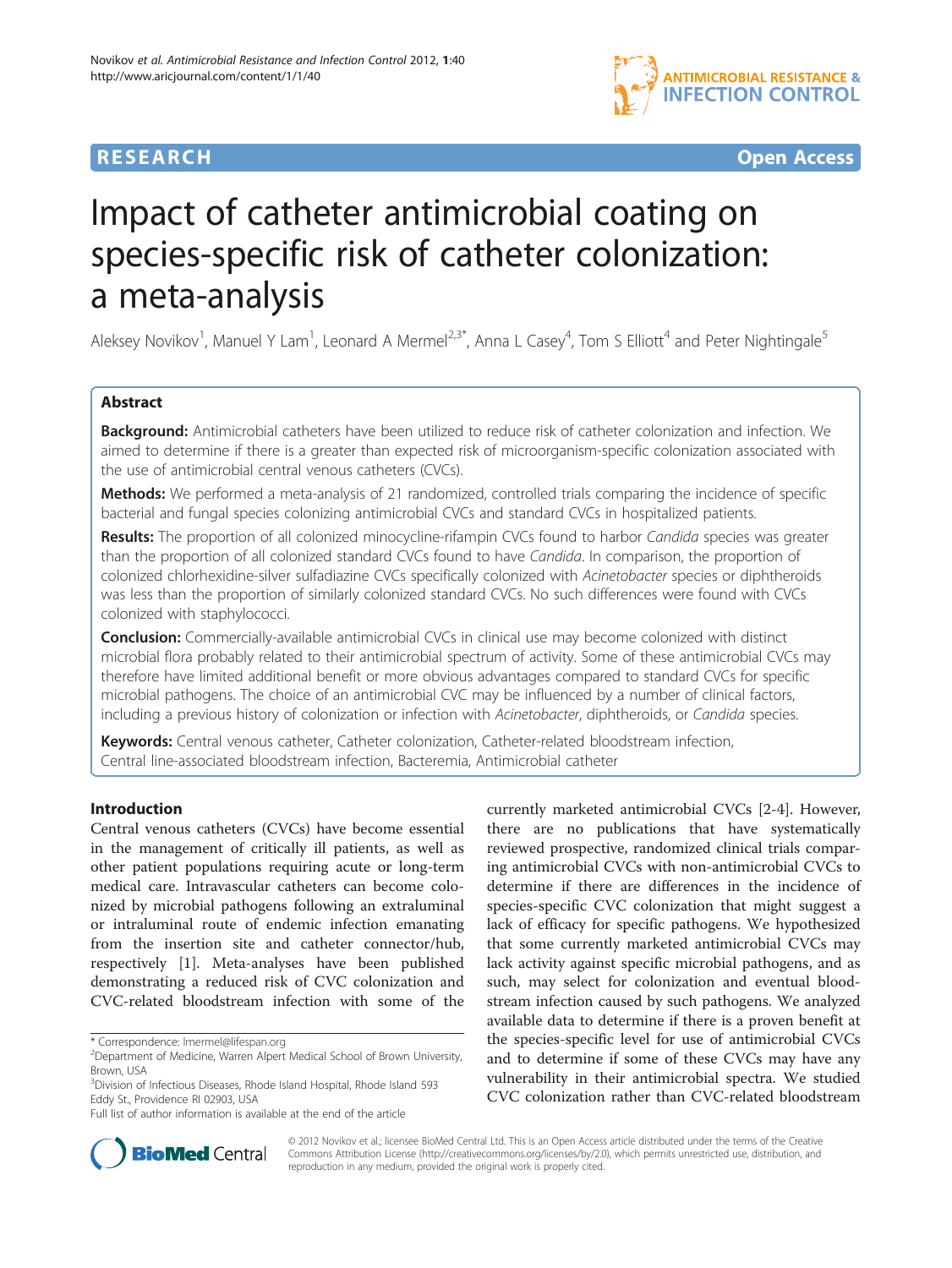<span id="page-1-0"></span>infection since endemic CVC infections start with microbial colonization prior to the development of CVC-related bloodstream infection. Additionally, most studies have shown a 2 to 10-fold increase in episodes of CVC colonization compared to CVC-related bloodstream infection [\[2\]](#page-8-0). Thus, the greatest likelihood of uncovering any potential gaps in the spectrum of activity of antimicrobial CVCs would best be done by assessing CVC colonization.

# Materials and methods

We reviewed prospective, randomized clinical trials comparing antimicrobial CVCs to non-antimicrobial control CVCs. Inclusion criteria were as previously described [[2](#page-8-0)]. In brief, we performed a search in Cochrane, MEDLINE, and EMBASE databases of randomized controlled trials from 1995 to current with the following strings: "central venous catheter", "colonization", "catheter colonization", "bloodstream infection", "bacteremia", "chlorhexidine", "benzalkonium chloride", "rifampicin", "minocycline", "silver", and "miconazole". We chose to search from 1995 onwards as this was when the first study was published in those included in our first meta-analysis [\[2](#page-8-0)]. Catheter colonization was defined as at least 15 CFUs of microbial growth by semi-quantitative culture [\[5\]](#page-8-0), or at least 1000 CFUs after quantitative vortex culture [\[6](#page-8-0)], or at least 100 CFUs after vortexing and sonication [[6](#page-8-0)]. All statistical analyses were performed with MetAnalysis 1.0 software. Gart odds ratios (ORs) with 95% CIs were calculated for each study that met entry criteria. For each antimicrobial CVC, we analyzed the number of antimicrobial CVCs colonized with a specific microorganism or related group of microorganisms as a fraction of all colonized antimicrobial CVCs of the same type. This fraction was compared with non-

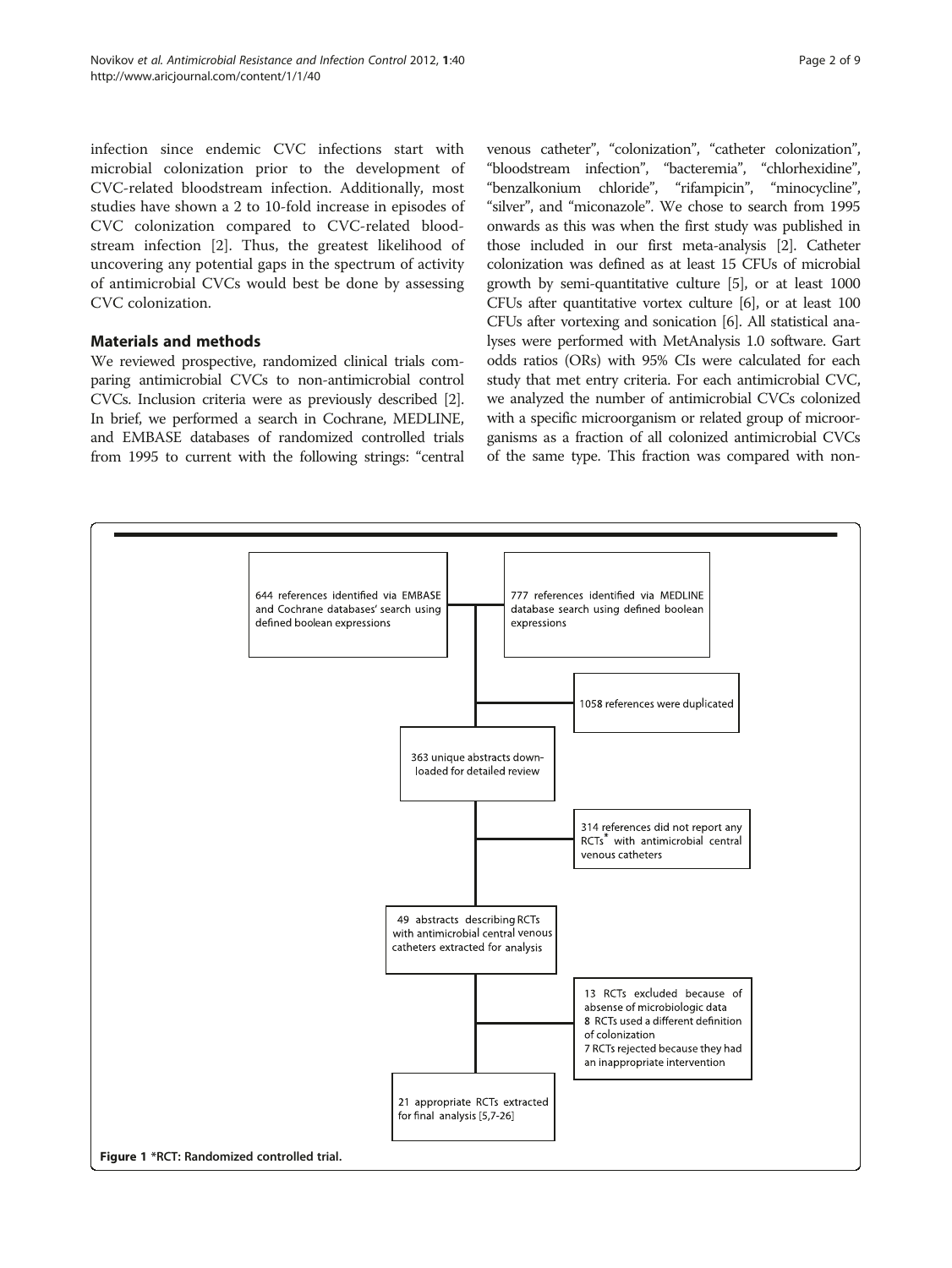antimicrobial CVCs used in the same studies analyzed in the same way.

Microorganism colonized control CVCs All colonized control CVCs vs: Microorganism colonized test CVCs All colonized test CVCs

The rate of CVC colonization for each microorganism was analyzed separately and various pooled odds ratios (ORs) were calculated by both the Gart fixed-effects models (FEMs) and the DerSimonian-Laird random-effects models (REMs). The Cochran Q statistics and  $I^2$  test were used to assess heterogeneity.  $I^2$  values of 0% indicates no observed heterogeneity, whereas larger values indicated increasing heterogeneity. Results of the Gart FEM are quoted unless substantial heterogeneity was found, in which case the results of the DerSimonian-Laird REM are stated. We only included trials meeting our previously published criteria. Additionally, we only included those studies in which species-specific rates of colonization were delineated or

those studies in which we were able to contact the authors directly to obtain species-specific colonization rates for antimicrobial and non-antimicrobial CVC groups. Our final analysis included an assessment for rates of CVC colonization for specific microbial species if available. If authors used the terms 'coliforms' or 'diphtheroids', we analyzed colonization rates but we did not combine these results with species-specific data. If the information regarding CVC colonization was insufficient, we attempted to contact the study corresponding author. We requested additional information from eleven authors; three authors responded before the final analysis was completed. As such, these latter studies [\[7](#page-8-0)-[9\]](#page-8-0) were included in the final analysis.

# **Results**

Twenty-one randomized, controlled trials met our inclusion criteria [[5,7](#page-8-0)-[26](#page-8-0)] (Figure [1;](#page-1-0) Tables 1 and [2\)](#page-3-0). Combining all antimicrobial CVCs, there was no significant difference in the proportion of colonized antimicrobial CVCs that were colonized by Staphylococcus aureus or coagulasenegative staphylococci compared to the corresponding

Table 1 Baseline characteristics of the studies used in the meta-analysis

| Study                         | CVC type                                 | Study<br>double-blinded? | Guidewire<br>exchange<br>permitted? | More than one<br>study CVC permitted<br>per patient? | Proportion of<br>withdrawals or<br>dropouts | Intention to<br>treat analysis<br>reported? |
|-------------------------------|------------------------------------------|--------------------------|-------------------------------------|------------------------------------------------------|---------------------------------------------|---------------------------------------------|
| Goldschmidt et al. 1995 [10]  | Silver vs standard                       | $\overline{\phantom{0}}$ | no                                  | yes                                                  | 12.4%                                       | no                                          |
| Bach et al. 1996 [11]         | CHSS vs. standard                        | $\qquad \qquad -$        | no                                  | no                                                   |                                             | no                                          |
| Ciresi et al. 1996 [12]       | CHSS vs. standard                        | $\qquad \qquad -$        | yes                                 | yes                                                  | 5.4%                                        | no                                          |
| van Heerden et al. 1996 [13]  | CHSS vs. standard                        | $\qquad \qquad -$        | no                                  | no                                                   | 11.5%                                       | no                                          |
| Maki et al. 1997 [5]          | CHSS vs. standard                        | yes                      | yes                                 | yes                                                  | 8.8%                                        | no                                          |
| Heard et al. 1998 [7]         | CHSS vs. standard                        | $\overline{\phantom{0}}$ | yes                                 | yes                                                  | 15.6%                                       | no                                          |
| Bach et al 1999 [14]          | Silver vs standard                       | $\overline{\phantom{0}}$ | yes                                 | no                                                   | 13%                                         | no                                          |
| Collin et al. 1999 [15]       | CHSS vs. standard                        | $\qquad \qquad -$        | yes                                 | yes                                                  | 2.1%                                        | no                                          |
| Hannan et al. 1999 [16]       | CHSS vs. standard                        | no                       | no                                  | yes                                                  | $\equiv$                                    | no                                          |
| Marik et al. 1999 [17]        | CHSS vs. standard<br>and MR vs. standard | no                       | no                                  | no                                                   | 5.8%                                        | no                                          |
| Sheng et al. 2000 [18]        | CHSS vs. standard                        | yes                      | no                                  | yes                                                  | $\equiv$                                    | no                                          |
| Jaeger et al. 2001 [19]       | Benzalkonium chloride<br>vs. standard    | no                       | no                                  | no                                                   | $\overline{\phantom{a}}$                    | no                                          |
| Corral et al. 2003 [20]       | Silver vs standard                       | no                       | yes                                 | yes                                                  | 19.8%                                       | no                                          |
| Brun-Buisson et al. 2004 [21] | CHSS vs standard                         | yes                      | yes                                 | yes                                                  | 8.6%                                        | no                                          |
| Leon et al. 2004 [22]         | MR vs. standard                          | no                       | no                                  | no                                                   | 21.1%                                       | yes                                         |
| Yucel et al. 2004 [23]        | Miconazole-rifampicin<br>vs. standard    | no                       | no                                  | no                                                   | 29.4%                                       | no                                          |
| Dunser et al. 2005 [24]       | Silver vs standard                       | no                       | no                                  | no                                                   | $\equiv$                                    | no                                          |
| Rupp et al. 2005 [8]          | CHSS vs. standard                        | yes                      | yes                                 | no                                                   | 9.4%                                        | yes                                         |
| Osma et al. 2006 [25]         | CHSS vs. standard                        | $\overline{\phantom{0}}$ | no                                  | no                                                   | 0%                                          | yes                                         |
| Kalfon et al. 2007 [26]       | Silver vs. standard                      | no                       | no                                  | yes                                                  | 19.2%                                       | no                                          |
| Raad et al.1997 [9]           | MR vs. standard                          | no                       | no                                  | yes                                                  | 10.7%                                       | no                                          |
|                               |                                          |                          |                                     |                                                      |                                             |                                             |

CVC (central venous catheter); CHSS (chlorhexidine - silver sulfadiazine); MR (minocycline-rifampin); "-" not reported.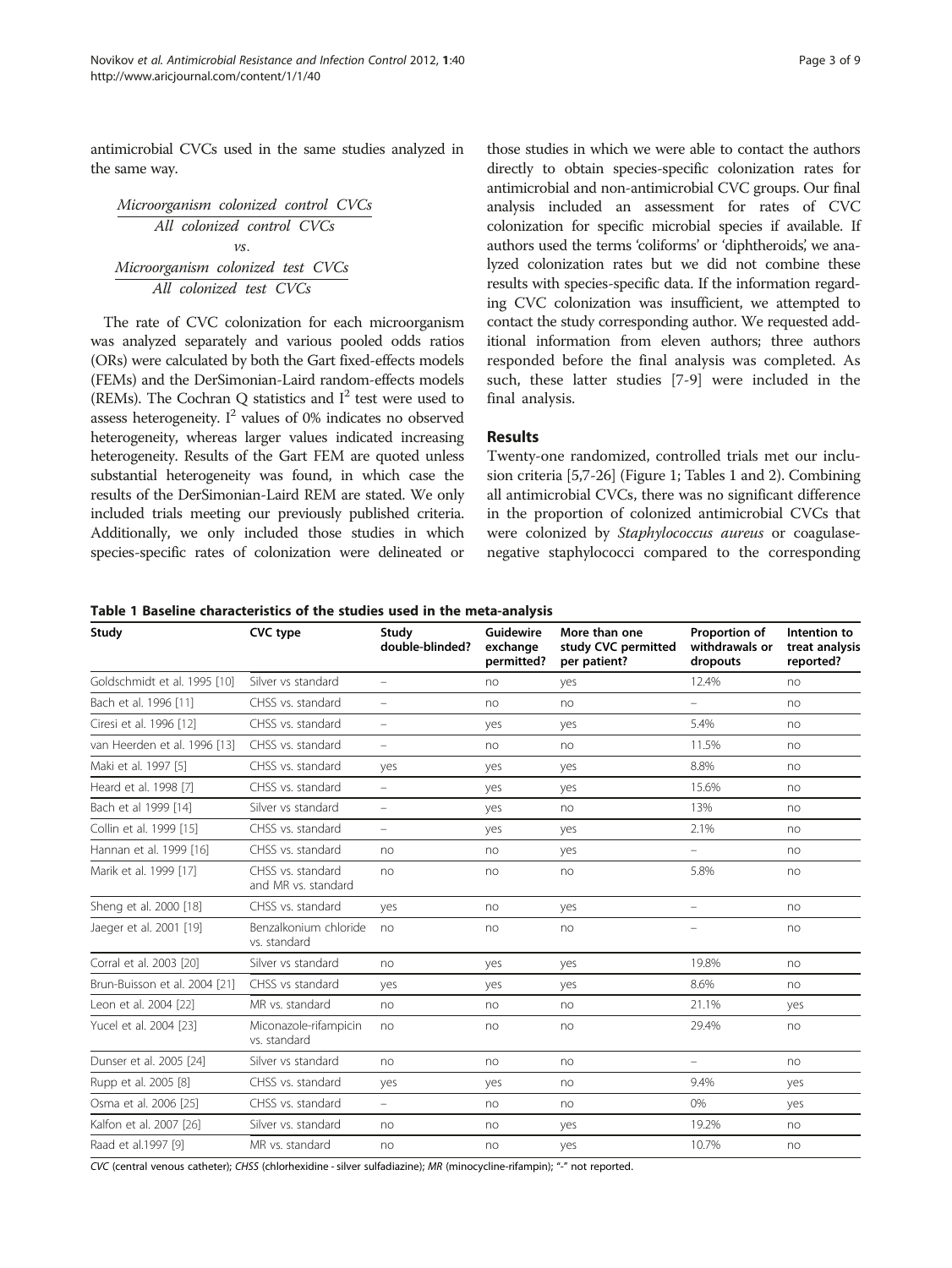| Study                         | Mean catheter dwell time                          | Number of CVC<br>studied (test vs.<br>control) | Colonization                          |                      |  |
|-------------------------------|---------------------------------------------------|------------------------------------------------|---------------------------------------|----------------------|--|
|                               | (test catheter days vs.<br>control catheter days) |                                                | n                                     | Rate per 1000 days   |  |
| Goldschmidt et al. 1995 [10]  | 13.3 vs 12.7                                      | 120 vs 113                                     | 54 (45.1%) vs 50 (44.2%)              | 33.8 vs 34.8         |  |
| Bach et al. 1996 [11]         | 7.8 vs 7.8                                        | 116 vs 117                                     | 21 (18.1%) vs 36 (30.8%)              | 23.2 vs 39.4         |  |
| Ciresi et al. 1996 [12]       | 12.9 vs 11.5                                      | 124 vs 127                                     | 10 (10.9%) vs 12 (12.1%)              | 6.3 vs 8.2           |  |
| van Heerden et al. 1996 [13]  | 6.6 vs .6.8                                       | 28 vs 26                                       | 4 (14.3%) vs 10 (38.5%)               | 21.6 vs 56.6         |  |
| Maki et al. 1997 [5]          | 6 vs 6                                            | 208 vs 195                                     | 28 (13.5%) vs 47 (24.1%)              | 22.4 vs 40.2         |  |
| Heard et al. 1998 [7]         | 8.5 vs 9.0                                        | 151 vs 157                                     | 60 (39.7%) vs 81 (51.6%)              | 46.7 vs 57.3         |  |
| Bach et al 1999 [14]          | 4.5 vs 2.3                                        | 34 vs 33                                       | 9 (26.5%) vs 7 (21.2%)                | 58.8 vs 52.2         |  |
| Collin et al. 1999 [15]       | 9.0 vs 7.3                                        | 98 vs 139                                      | 2 (2.0%) vs 25 (18%)                  | 2.3 vs 24.6          |  |
| Hannan et al. 1999 [16]       | 7.5 vs 7.6                                        | 174 vs 177                                     | 47 (27.2%) vs 71 (40.2%)              | 36.0 vs 52.8         |  |
| Marik et al. 1999 [17]        | 6 vs 6 vs 6                                       | 36 vs 38 vs 39                                 | 7 (19.4%) vs 4 (10.5%) vs 11 (28.2%)  | 32.4 vs 17.5 vs 47.0 |  |
| Sheng et al. 2000 [18]        | 9.1 vs 8.2                                        | 113 vs 122                                     | 9 (7.1%) vs 25 (20.5%)                | 8.8 vs 25            |  |
| Jaeger et al. 2001 [19]       | 14.8 vs 19.3                                      | 25 vs 25                                       | 4 (16.0%) vs 4 (16.0%)                | 10.8 vs 8.3          |  |
| Corral et al. 2003 [20]       | 12 vs14                                           | 103 vs 103                                     | 29 (28.2%) vs 41 (39.8%)              | 23.5 vs 27.7         |  |
| Brun-Buisson et al. 2004 [21] | 10.5 vs 12.0                                      | 188 vs 175                                     | 7 (3.7%) vs 23 (13.1%)                | 3.6 vs 11.0          |  |
| Leon et al. 2004 [22]         | 10.3 vs 10.4                                      | 187 vs 180                                     | 20 (10.7%) vs 45 (25.0%)              | 10.4 vs 24.0         |  |
| Yucel et al. 2004 [23]        | 7.5 vs 6.7                                        | 118 vs 105                                     | 6 (5.1%) vs 38 (36.2%)                | 6.8 vs 54.0          |  |
| Dunser et al. 2005 [24]       | 9.3 vs 9.7 vs 10.7                                | 160 vs 165 vs 160                              | 27 (16.9%) vs 12 (7.3%) vs 19 (11.9%) | 18.1 vs 7.5 vs 11.9  |  |
| Rupp et al. 2005 [8]          | 6.9 vs. 6.7                                       | 384 vs 393                                     | 32 (9.3%) vs 59 (16.3%)               | 12.1 vs 22.4         |  |
| Osma et al. 2006 [25]         | 11.7 vs 8.9                                       | 64 vs 69                                       | 14 (21.9%) vs 14 (20.3%)              | 18.7 vs 22.8         |  |
| Kalfon et al. 2007 [26]       | 13.1 vs 12.9                                      | 320 vs 297                                     | 47 (14.7%) vs 36 (12.1%)              | 11.2 vs 9.4          |  |
| Raad et al. 1997 [9]          | 6 vs 6                                            | 130 vs 136                                     | 11 (8.5%) vs 36 (26.5%)               | 14.1 vs 44.1         |  |

<span id="page-3-0"></span>Table 2 Rates of colonization of the study and control catheters

fractions of colonized control CVCs (Figures [2](#page-4-0) and [3](#page-5-0)). Similarly, the proportion of S. aureus or coagulasenegative staphylococci colonized chlorhexidine-silver sulfadiazine, minocycline-rifampin, or silver antimicrobial CVCs was similar to the total proportion of colonized control CVCs. The proportion of miconazole-rifampin CVCs colonized with coagulase-negative staphylococci was less than the standard CVCs. However, this reflected the results of a single study [\[23\]](#page-8-0).

The findings also demonstrated that there was no significant difference in the proportion of antimicrobial CVCs specifically colonized with Acinetobacter species compared to the proportion of Acinetobacter colonized control CVCs (Figure [4\)](#page-6-0). Among those antimicrobial CVCs, the chlorhexidine-silver sulfadiazine CVCs colonized with Acinetobacter species were significantly less frequent, compared to corresponding colonized control CVCs (OR 0.16 [95%CI 0.04-0.64]). However, publication bias was detected (P=0.01).

The proportion of antimicrobial CVCs that were colonized with diphtheroids was less than that of colonized control CVCs (OR 0.45 [95%CI 0.25-0.79]). The proportion of colonized chlorhexidine-silver sulfadiazine CVCs that were colonized by diphtheroids was less than that of colonized standard control CVCs (OR 0.43 [95%CI 0.23-0.82]).

Combining all antimicrobial CVCs, the proportion of colonized CVCs that were colonized by coliforms was greater than that of standard CVCs (OR 2.38 [95%CI 1.10- 5.15]). The proportion of coliform-colonized silver CVCs and minocycline-rifampin CVCs was greater than that of standard control CVCs (Figure [5\)](#page-6-0). However, these findings each represented only a single clinical trial [[20,22\]](#page-8-0).

Combining all antimicrobial CVCs, there was no significant difference in the proportion of colonized antimicrobial CVCs colonized with Candida species compared to colonized standard CVCs (Figure [6\)](#page-7-0). However, the proportion of colonized minocycline-rifampin CVCs colonized with Candida species was greater than that of colonized standard CVCs (OR 13.6 [95%CI 4.2-43.4]).

## **Discussion**

Antimicrobial-coated CVCs were developed in an effort to mitigate risk of serious CVC-related infections. Metaanalyses have shown that chlorhexidine-silver sulfadiazine CVCs, and particularly minocycline-rifampin CVCs, reduce the risk of CRBSI in prospective, randomized trials [[2](#page-8-0)-[4](#page-8-0)]. We compared data regarding colonization of antimicrobial and standard CVCs with known microorganisms that can cause CRBSI with an aim to investigate any potential vulnerability in the spectrum of antimicrobial activity. We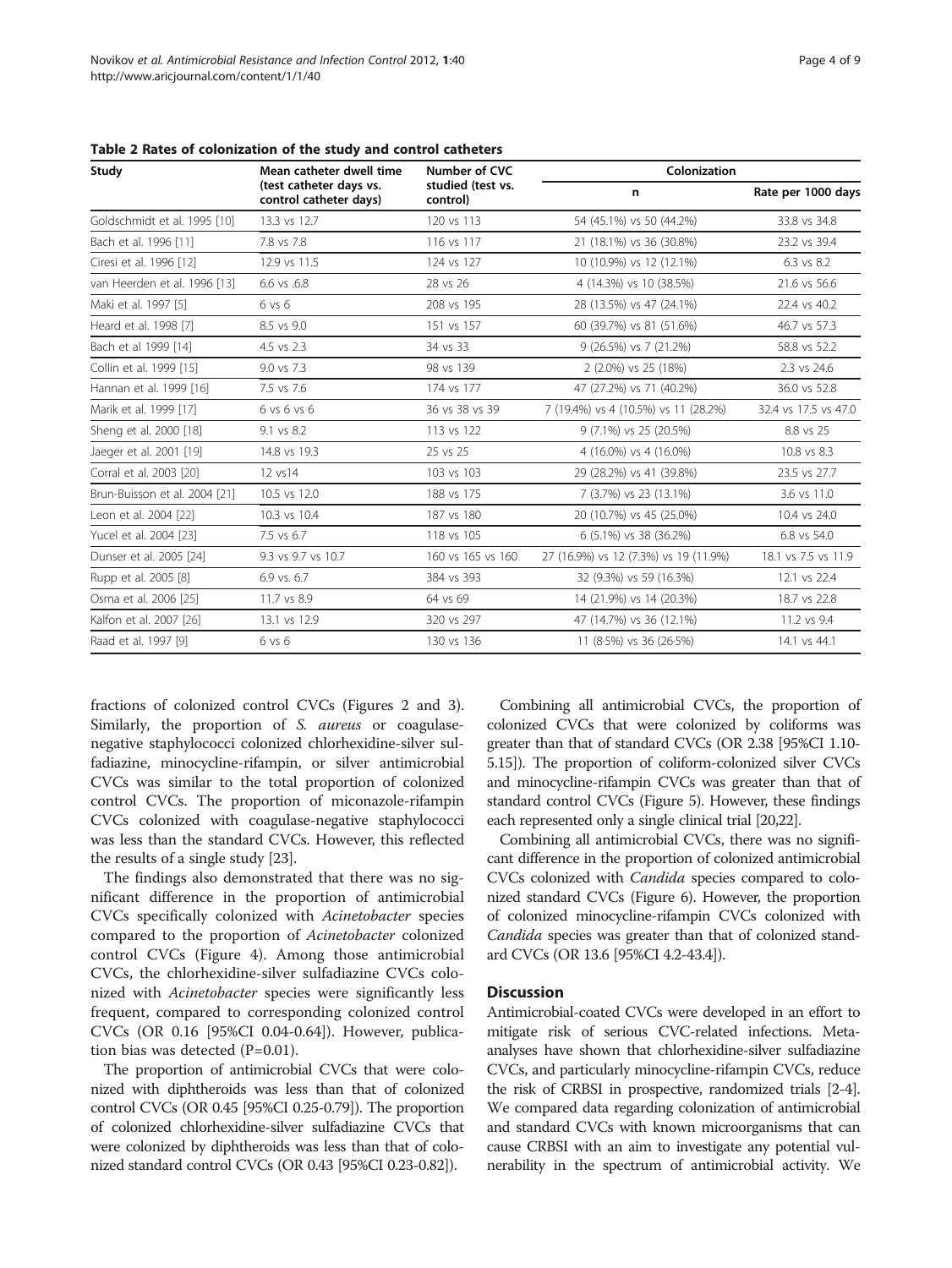<span id="page-4-0"></span>

found that chlorhexidine-silver sulfadiazine CVCs may have unique activity in reducing risk of colonization by Acinetobacter species and diphtheroids, but the former finding needs to be confirmed since we detected publication bias. Single study findings suggest that the miconazole-rifampin CVC may reduce the risk of colonization by coagulase-

negative staphylococci, while the silver CVC and minocycline-rifampin CVC may be more vulnerable to coliform colonization, but these observations need to be confirmed by future studies. We identified a significant increase in the proportion of Candida species colonization among colonized minocycline-rifampin CVCs. Published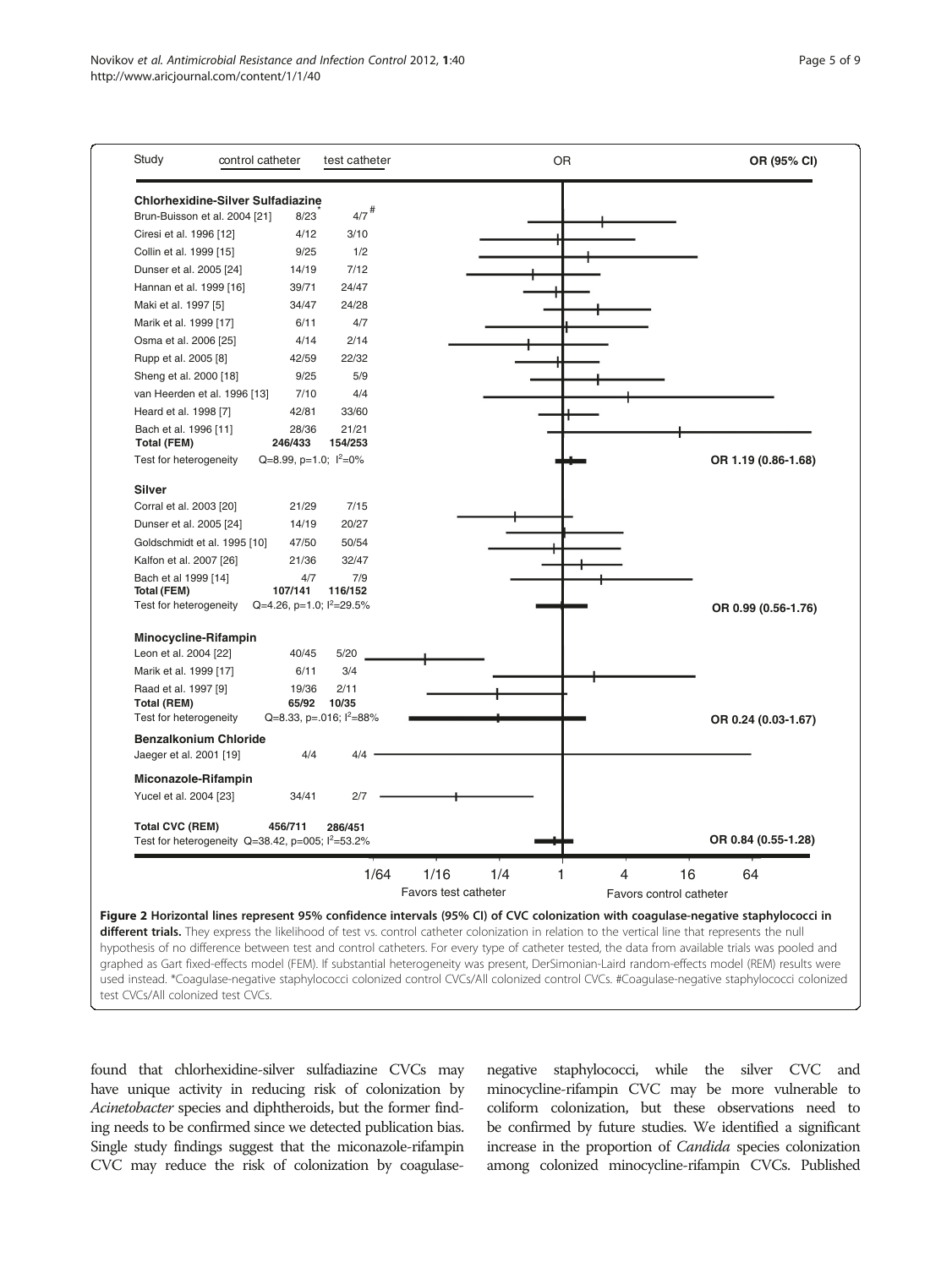<span id="page-5-0"></span>

control CVCs/All colonized control CVCs. #S. aureus colonized test CVCs/All colonized test CVCs.

clinical trials have not found an increased incidence of CVCrelated bloodstream infections due to Candida species but these studies are underpowered to detect such a difference.

Our findings regarding minocycline-rifampin CVC colonization with Candida species, as well as coliforms, support the observations of other investigators [[22,27-29](#page-8-0)]. Some investigators found significantly less microbial adherence of Enterobacter aerogenes, Escherichia coli, Klebsiella pneumoniae, and C. albicans to chlorhexidine-silver sulfadiazine CVCs compared to non-antimicrobial CVCs but no such difference when minocycline-rifampin CVCs or silver CVCs were tested [\[28\]](#page-8-0). Additionally, they found increased

microbial adherence of *C. albicans* to minocycline-rifampin CVCs compared to control CVCs in an in vitro model.

Our study has important limitations. We looked at CVC colonization rather than CVC-related bloodstream infection. However, as previously stated, for endemic intravascular CVC infections, CVC colonization is a prerequisite for bloodstream infection. As such, we feel that our findings have clinical relevance. We were unable to assess differences in CVC colonization based on the anatomic site of CVC insertion as this information was unavailable in the majority of the studies included in our analysis. Another potential weakness was the variable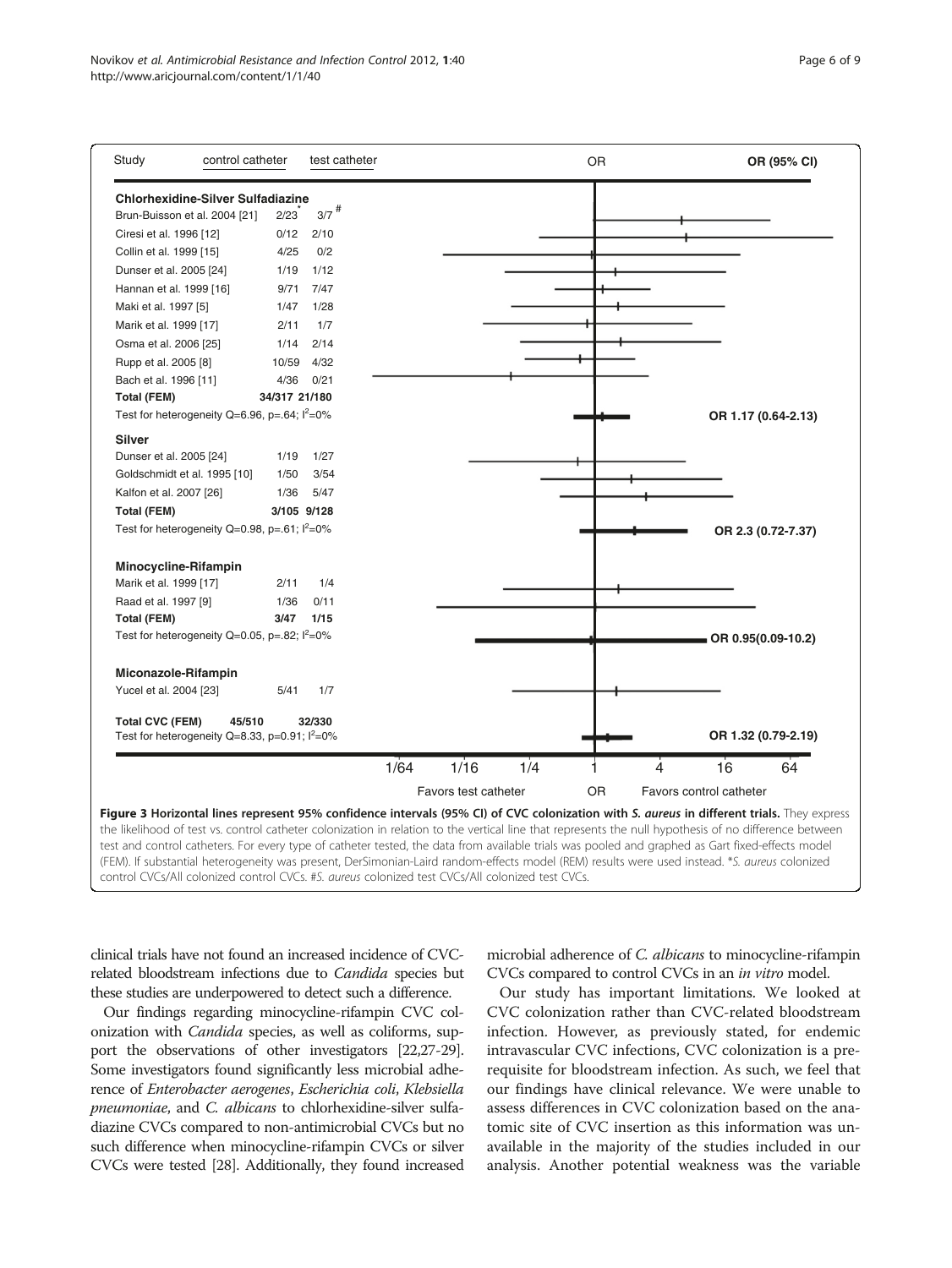<span id="page-6-0"></span>



They express the likelihood of test vs. control catheter colonization in relation to the vertical line that represents the null hypothesis of no difference between test and control catheters. For every type of catheter tested, the data from available trials was pooled and graphed as Gart fixed-effects model (FEM). If substantial heterogeneity was present, DerSimonian-Laird random-effects model (REM) results were used instead. \*Coliforms colonized control CVCs/All colonized control CVCs. #Coliforms colonized test CVCs/All colonized test CVCs.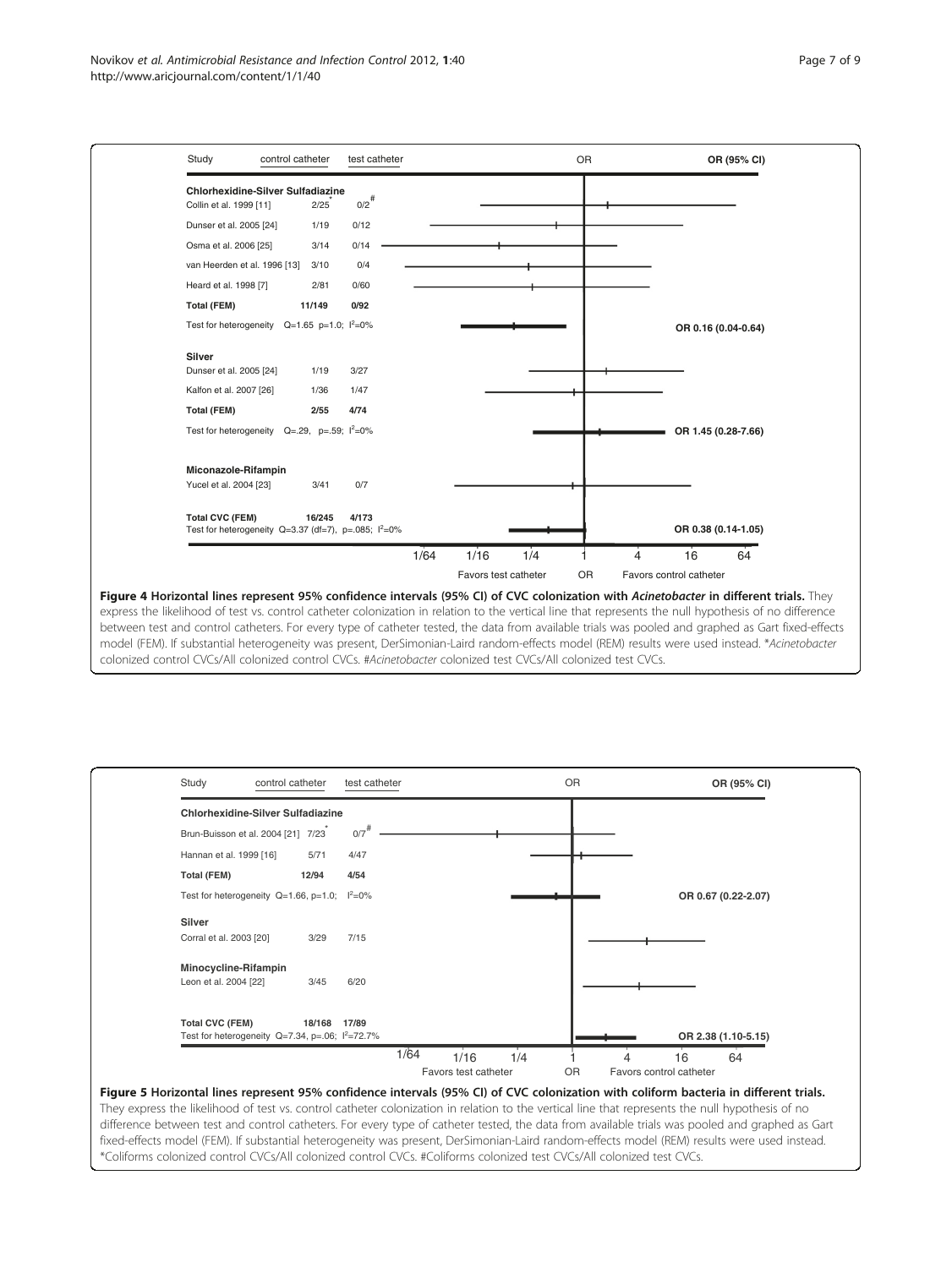<span id="page-7-0"></span>

express the likelihood of test vs. control catheter colonization in relation to the vertical line that represents the null hypothesis of no difference between test and control catheters. For every type of catheter tested, the data from available trials was pooled and graphed as Gart fixed-effects model (FEM). If substantial heterogeneity was present, DerSimonian-Laird random-effects model (REM) results were used instead. \*Candida species colonized control CVCs/All colonized control CVCs. #Candida species colonized test CVCs/All colonized test CVCs.

reported use of neutralizers when cultures of antimicrobial CVCs were performed.

Prospective studies and the ensuing meta-analyses have demonstrated the attributes of antimicrobial CVCs. However, we were interested in further understanding potential unintended consequences of widespread use of such devices. The data presented herein suggest that some antimicrobial CVCs may not reduce risk of CVC infections due to *Candida* or coliforms compared to uncoated CVCs despite showing overall benefit in clinical trials. As such, clinicians should weigh potential risks and benefits when contemplating use of specific antimicrobial CVCs in patients with prior colonization or

infection due to these pathogens or when the patients are located in clinical areas where these microorganisms are endemic. Novel CVCs combining components of previously studied catheters have been demonstrated to have broader antimicrobial coverage and may well be less prone to colonization with select microorganisms as demonstrated in our investigation [[30](#page-8-0)].

## Competing interests

Dr. Mermel has had research funding from Astrellas and he has served as a consultant for Angiotech, Bard, Catheter Connections, Fresenius, ICU Medical, Semprus, and Teleflex. Dr. Elliott has received research funding from Carefusion, 3M and Becton Dickinson and has served on an advisory board for 3M. Drs. Novikov, Lam, Casey and Nightingale have no competing interest.